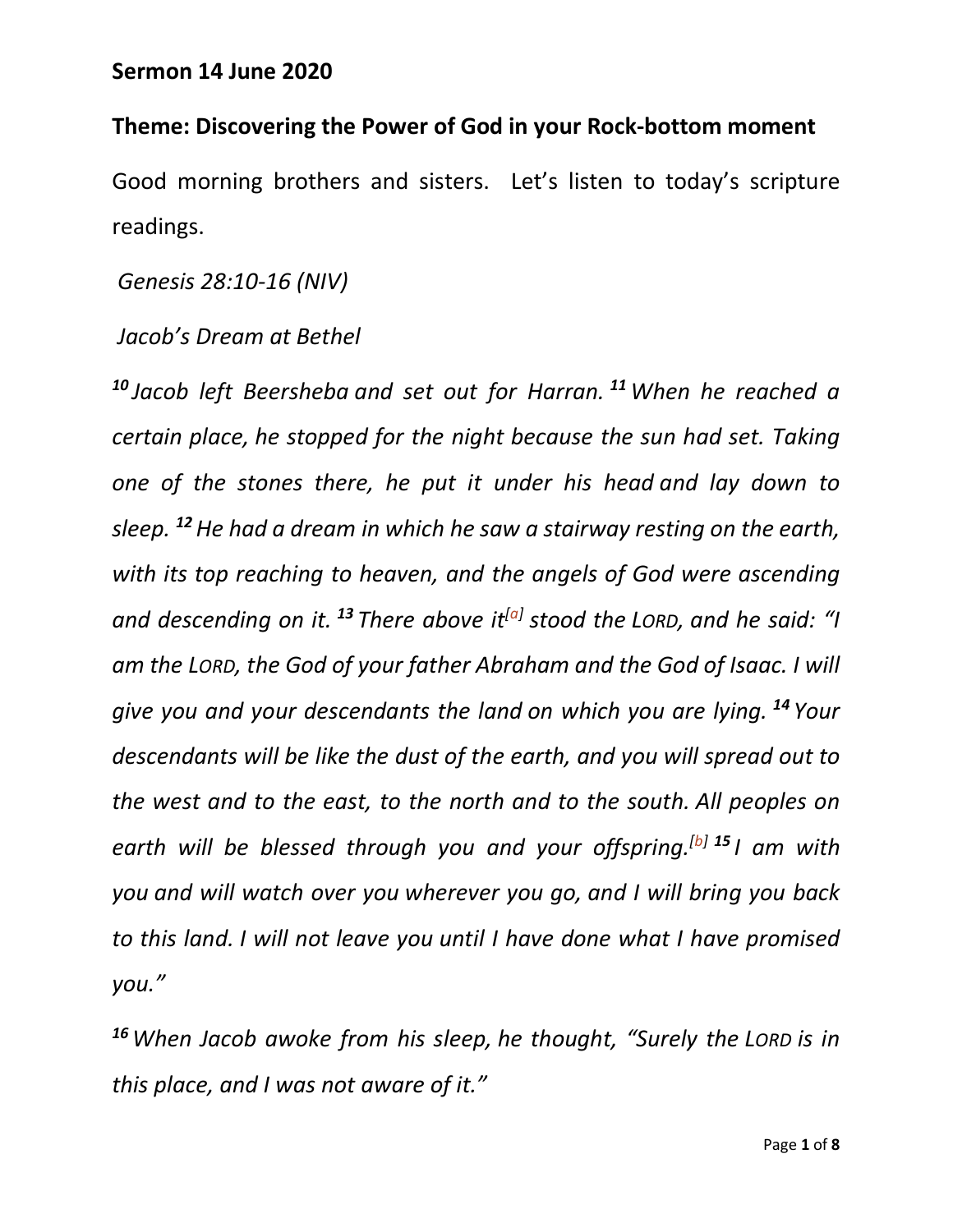## *Matthew 7:24-27 (NIV) The Wise and Foolish Builders*

*<sup>24</sup> "Therefore everyone who hears these words of mine and puts them into practice is like a wise man who built his house on the rock. <sup>25</sup> The rain came down, the streams rose, and the winds blew and beat against that house; yet it did not fall, because it had its foundation on the rock. <sup>26</sup> But everyone who hears these words of mine and does not put them into practice is like a foolish man who built his house on sand. <sup>27</sup> The rain came down, the streams rose, and the winds blew and beat against that house, and it fell with a great crash."*

**Let us bow our heads in prayer: Heavenly Father as we reflect on your word this morning we also reflect on our lives and where we find ourselves in our journey with You and our fellow brothers and sisters. Father it is indeed under difficult and challenging circumstances that we meet today. Help us Lord to keep our eyes fixed on You, even during this lockdown and pandemic. We pray for everyone affected and infected by this pandemic. Father may now the words of my mouth and the meditation of our hearts be acceptable to you, our Rock and our salvation. Amen.**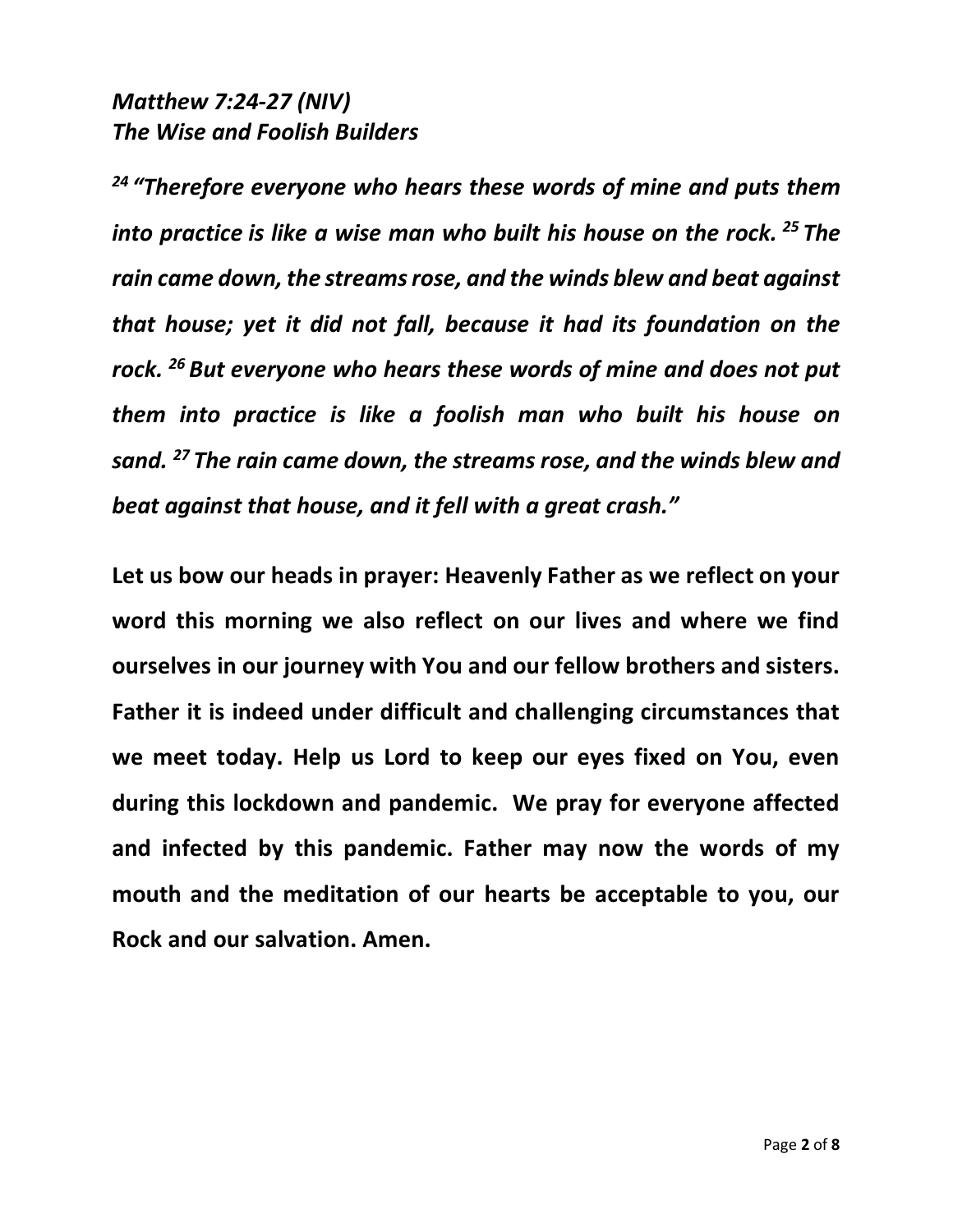There are two powerful emotions that motivate us to make dramatic changes in our lives: inspiration and desperation. It is often the case that we find our greatest inspiration in the most desperate of situations. When you and I hit rock bottom and we reach our lowest point in our lives, we sometimes make decisions that are life changing. It is in these situations that we realize that we must make some changes to how we normally do things. The word of God is full of examples of men and women who hit rock bottom: David in 2 Samuel 11-12:23; The Sinful Woman in Luke 7:36-50; and The Prodigal Son in Luke15:11-24 to mention just a few. In all these situations these men and women discover and experience God's power in their situation. It is when we find ourselves at our lowest, that God is closest to us. And it is here that we can discover and experience God's power at work. There is no other place in life that is as certain as that place where we hit rock bottom. Everybody goes their no matter our socio-economic position or our religious experience. Like Jacob we might find ourselves in that place as a result of the poor decisions we made, or we might find ourselves there at no fault of our own. We currently find ourselves in lockdown faced with this deadly pandemic. Something we are not responsible for, but we must face the consequences that comes with it. Many finds themselves at rock bottom because of a lost job, a loss of income, the loss of a loved one, insecurity of what the future holds, etc. We may find ourselves at a place that can't get any worse, where life no longer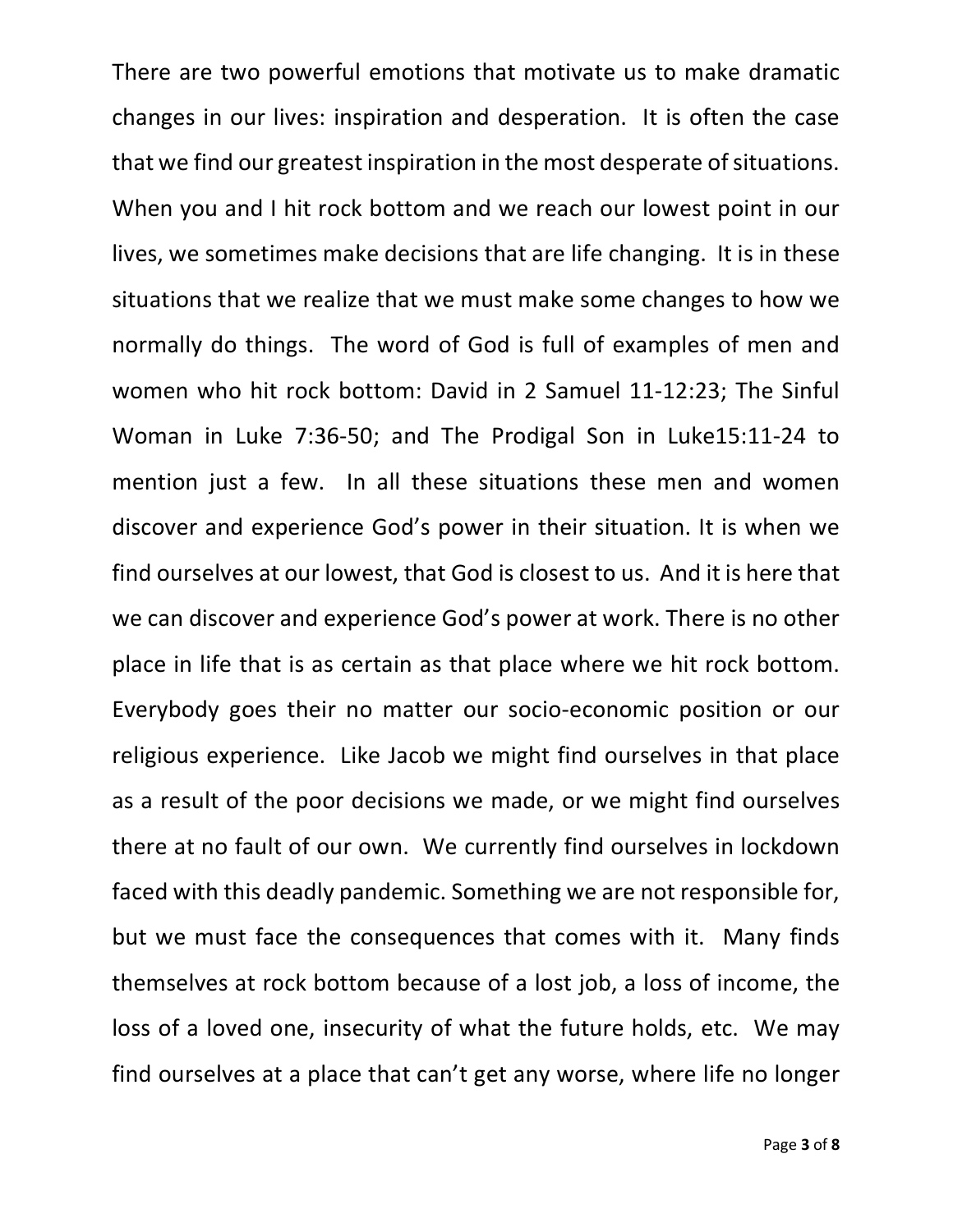makes sense, a place where you can't get lower, a place where it seems that there's nothing you and I can do, a place where it feels like life is closing in on us and that all our problems just converge into that single moment. Jacob here, hits rock bottom: in his family life, his emotions, his faith and his future. He lost everything precious to him, it was so bad, that his only prized possession was a pile of rocks. Many of us have felt the pain of this moment we find ourselves in, but very few have felt the power of this moment. But there is hope, with God's help Jacob turned his "Rock Bottom" experience into a rock-solid encounter. In the words of Michelle Parsons: "Hitting Rock Bottom doesn't mean you have to stay there." It is when we discover the power of God in our rock bottom moment, like Jacob did, that we are able to turn this moment, our pile of rocks, into a pillow and into an altar for God's glory. It is when we discover God's power that we realize that we must take inventory of what we have left instead of taking stock of what we have lost. We then realize that God wants to use what we have left. When we discover God's power, we start to realize that He has never left us, that He has always been with us and this will never change. Verse 16 declares: "When Jacob awoke from his sleep, he thought, 'Surely the Lord is in this place, and I was not aware of it." Can we feel God's presence, even amid the lockdown and pandemic, even when we've lost so much? Can we, this morning say like Jacob did: "Surely the Lord is in this place and I was not aware of it."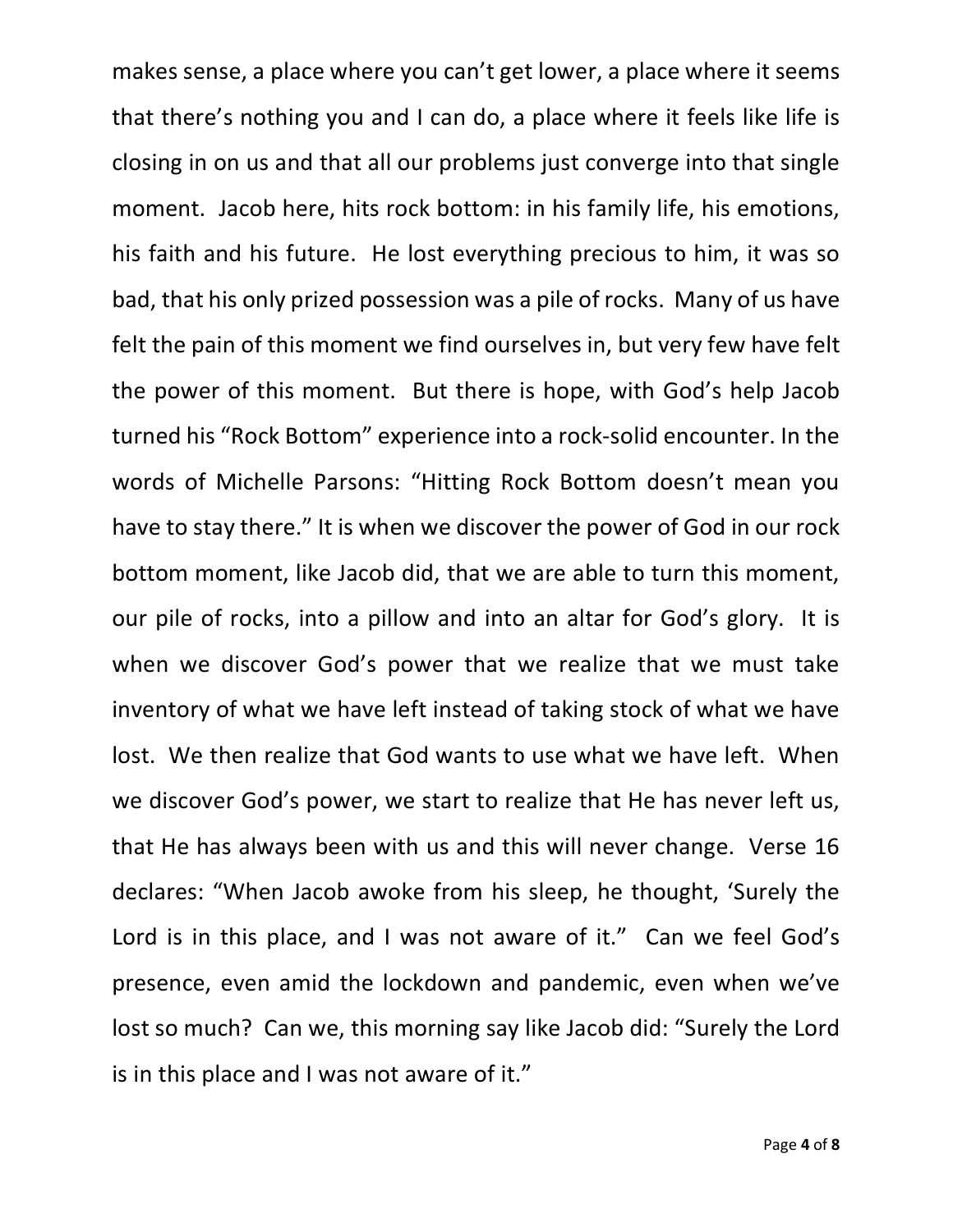Have we lost hope? Are we blinded by our current circumstances? Can we this morning turn our rock bottom experience into a rock-solid encounter with God's power and presence? God wants to know from you and I this morning what we have left, because He wants to use what we have left.

Finding ourselves in the  $12<sup>th</sup>$  week of lockdown, what do we focus on? Do we focus on the positive things or do we focus on the negatives? It is so easy to lose our way during this time. The desert is a desolate place, but it can also be a beautiful place, it just depends on whether we are looking at it from a positive or a negative point of view. We find both vulture and hummingbird in the desert, the one is looking for rotten remains while the other is looking for any sign of sweetness. What is it that you and I are looking for during this lockdown? Are we looking for the rotten remains, all the negatives, or are we looking for a sign of sweetness, all the positives? It is important how we look at our situation because this can assist us to deal with our rock bottom moment. Jacob used the rock to build a bed, God built a ladder, Jacob then built an altar and God built a man of God. J.K Rowling says that Rock Bottom became the solid foundation on which he rebuilt his life. When we reach our lowest, when we hit Rock Bottom, it's not the end because the only direction we can go when we at our lowest, is upwards.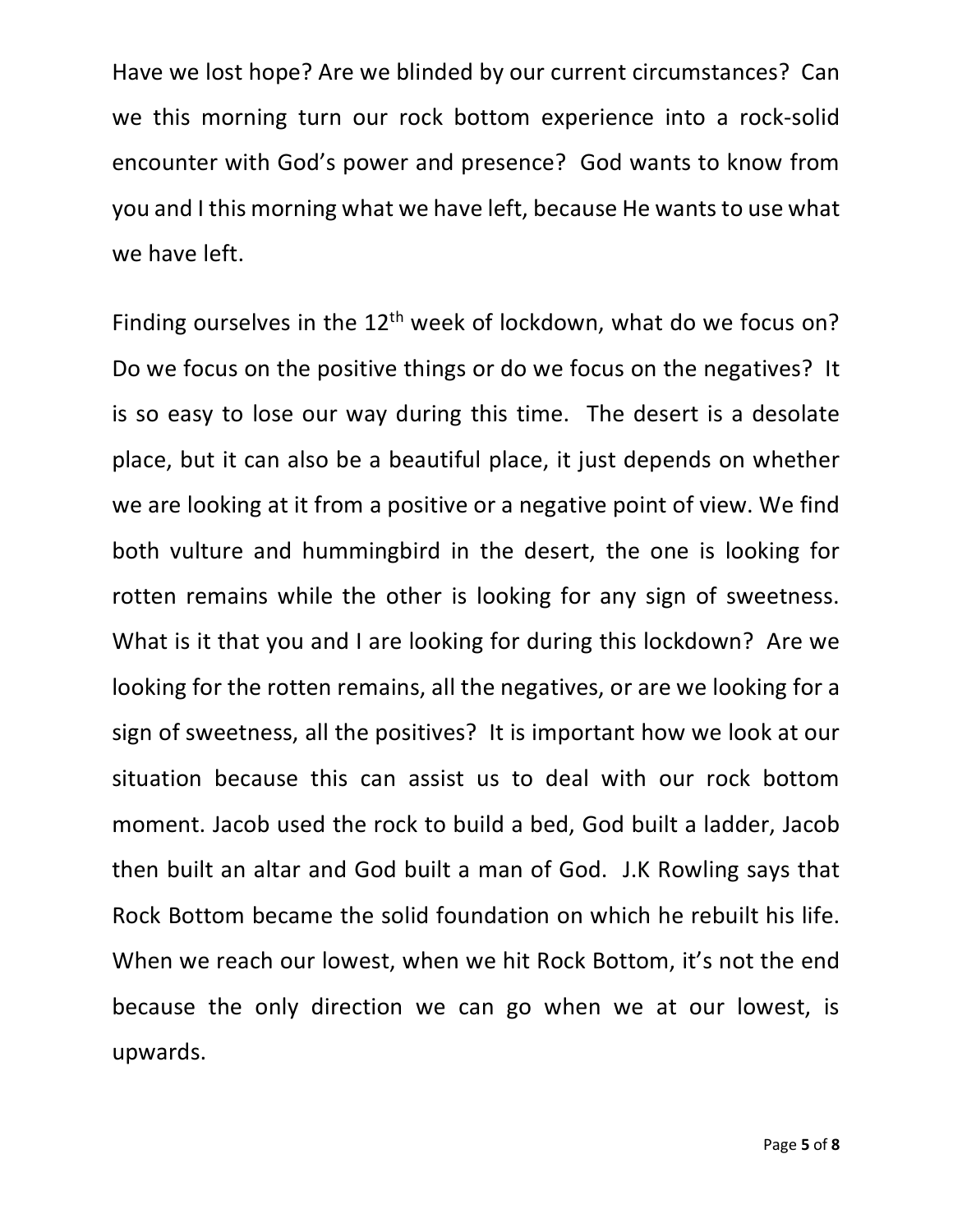There are a few lessons we can learn from hitting rock bottom. I want to mention five this morning:

- 1. **Different people have different rock bottoms.** Although we are all experiencing the same situation currently, the pandemic and lockdown, we experience different challenges, some of us lost something or someone others had to face being infected.
- **2. Rock bottom is a place to rebuild, Jacob used his rock bottom and builds an altar.**
- 3. **Finding God at rock bottom does not remove the consequences of our decisions or the effects of this pandemic and lockdown.** It just means that a new journey starts here, knowing that God is in our corner to help us through whatever we are facing.
- 4. **We must never forget our rock bottom moments.** We can use our rock bottom moments to strengthen, encourage and teach others how to deal / cope with and avoid the pain and hurt when they hit rock bottom and that they can lift their eyes to the hills, because our help comes from the Lord.
- *5.* **Lastly, when you and I hit rock bottom, we must wake up.** It is so easy to stay down when we hit rock bottom. It is so easy to lose hope and give up. It does not matter how many times you and I have hit rock bottom or how many times God has pulled us through, the question have we awaken to a new us, a new day, a new vision for tomorrow, a new hope? Jacob would have never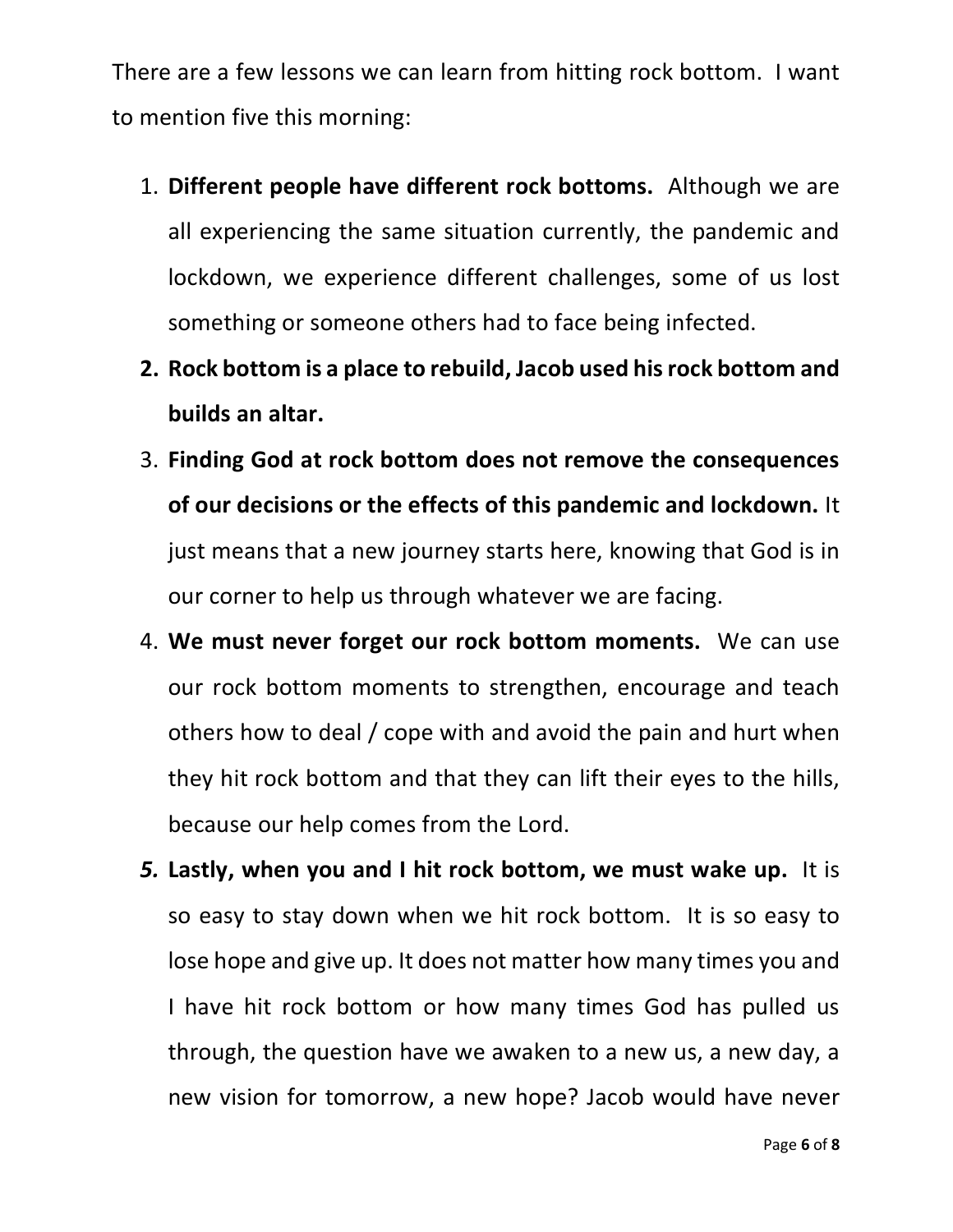been able to handle what was lying ahead of him if God did not put a new spirit in him, if he did not wake up with a new vision. God put more fight in Jacob to stand against the battles ahead. How much fight is left in you and me this morning amidst this virus and lockdown? Have we woken up to a new spirit or are we still asleep? When we enter this world after this service this morning, will we be able to stand against the battles and challenges we face, that this pandemic and lockdown throws at us daily? God wants to put a new spirit in you this morning, God wants to restore your fighting spirit. Will you and I allow Him to restore us this morning? *Matthew 11:28, Listen to this invitation from God this morning: "Come to me, all ye that labor and are heavy laden, and I will give you rest."*

When David hits rock bottom he declares in *Psalm 61:2: "From the end of the earth will I cry unto Thee, when my heart is overwhelmed: lead me to the rock that is higher than I."*

In conclusion: When Jacob hit rock bottom, he discovered Gods power. It was in his rock bottom moment that he realized that God can change his rock into a pillow, that God can change his hopeless situation n a glorious moment. We must never underestimate the power of God. When Jacob thought that the world has turned their back on him and that he had nowhere to go, God revealed to him His power to change, not only his current situation, but also,